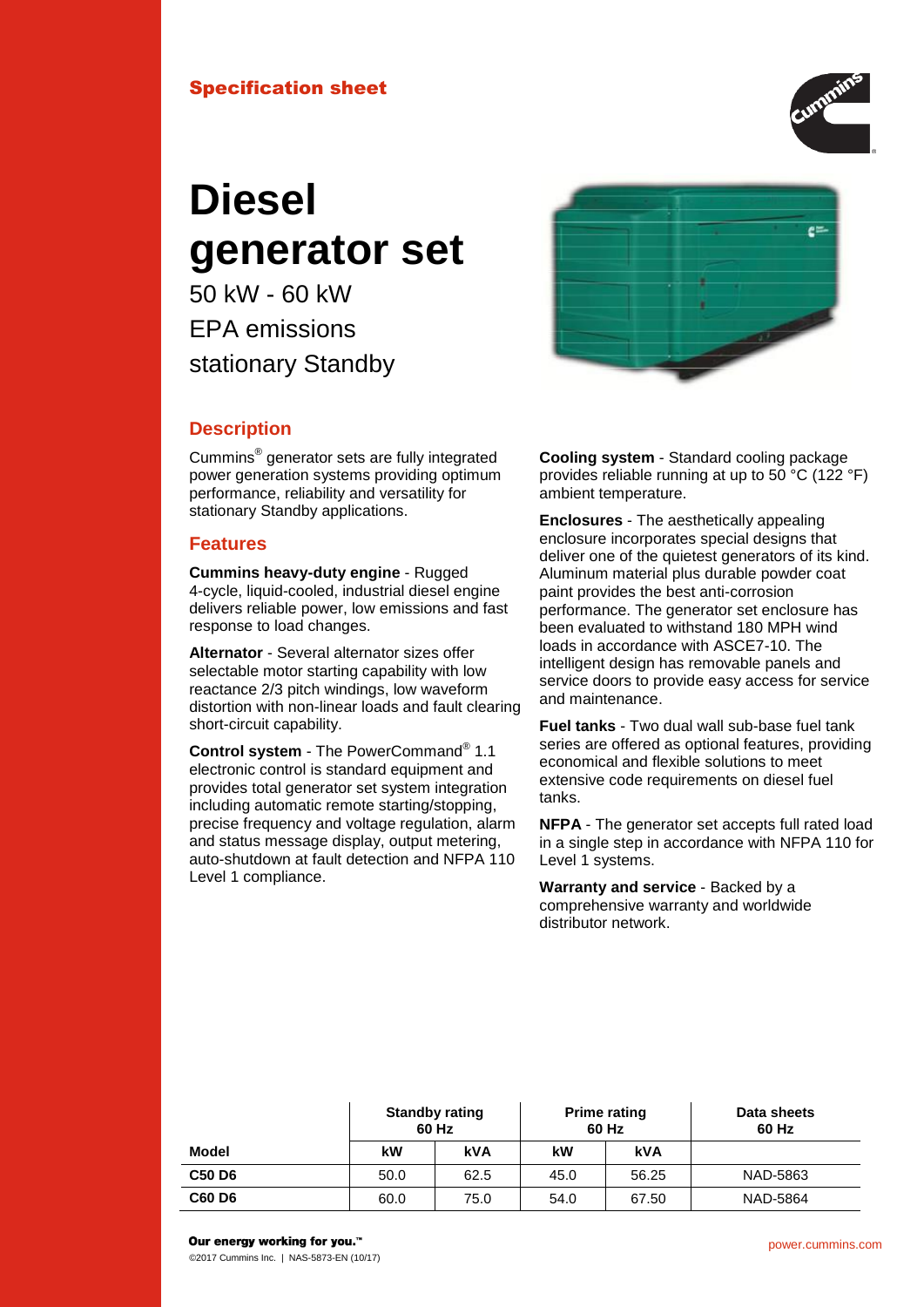## **Generator set specifications**

| Governor regulation class                | <b>TBC</b>                        |
|------------------------------------------|-----------------------------------|
| Voltage regulation, no load to full load | ± 1.0%                            |
| Random voltage variation                 | ± 1.0%                            |
| Frequency regulation                     | Isochronous                       |
| Random frequency variation               | TBD                               |
| Radio frequency emissions compliance     | FCC code Title 47 Part 15 Class B |

## **Engine specifications**

| Design                      | Turbocharged and charge air-cooled                                                |  |  |
|-----------------------------|-----------------------------------------------------------------------------------|--|--|
| <b>Bore</b>                 | 95.0 mm (3.74 in.)                                                                |  |  |
| <b>Stroke</b>               | 115.0 mm (4.53 in.)                                                               |  |  |
| Displacement                | 3.26 litres $(199 in3)$                                                           |  |  |
| Cylinder block              | Cast iron, in-line, 4 cylinder                                                    |  |  |
| Battery capacity            | 550 amps at ambient temperature of 0 °F to 32 °F (-18 °C to 0 °C)                 |  |  |
| Battery charging alternator | 50 amps                                                                           |  |  |
| Starting voltage            | 12 volt, negative ground                                                          |  |  |
| Fuel system                 | Direct injection, number 2 diesel fuel, fuel filter, electric fuel shut off       |  |  |
| Fuel filter                 | Single element, 10 micron filtration, spin-on fuel filter with water<br>separator |  |  |
| Air cleaner type            | Dry replaceable element                                                           |  |  |
| Lube oil filter type(s)     | Spin-on, full flow                                                                |  |  |
| Standard cooling system     | 50 °C (122 °F) ambient cooling system                                             |  |  |
| Rated speed                 | 1800 rpm                                                                          |  |  |

## **Alternator specifications**

| Design                                       | Brushless, 4 pole, drip proof, revolving field                 |
|----------------------------------------------|----------------------------------------------------------------|
| Stator                                       | $2/3$ pitch                                                    |
| Rotor                                        | Direct coupled, flexible disc                                  |
| Insulation system                            | Class H per NEMA MG1-1.65                                      |
| Standard temperature rise                    | 120 °C (248 °F) Standby                                        |
| Exciter type                                 | Torque match (shunt) with PMG as option                        |
| Alternator cooling                           | Direct drive centrifugal blower                                |
| AC waveform Total Harmonic Distortion (THDV) | < 5% no load to full linear load, < 3% for any single harmonic |
| Telephone Influence Factor (TIF)             | $<$ 50 per NEMA MG1-22.43                                      |
| Telephone Harmonic Factor (THF)              | 3%                                                             |

## **Available voltages**

| Single phase    | $\vert$ 3 phase |                 |                   |                   |  |
|-----------------|-----------------|-----------------|-------------------|-------------------|--|
| $\cdot$ 120/240 | $\cdot$ 120/208 | • 120/240 delta | $\bullet$ 277/480 | $\bullet$ 347/600 |  |

**Note:** Consult factory for other voltages.

## **Generator set options**

## **Fuel system**

- Basic fuel tanks
- Regional fuel tanks

#### **Engine**

- Engine air cleaner normal or heavy duty
- Shut down low oil pressure
- Extension oil drain
- 120 V 1000 W coolant heater

#### **Alternator**

- One size up alternator
- PMG
- Alternator heater, 120 V

#### **Control**

- AC output analog meters (bargraph)
- Stop switch emergency
- Auxiliary output relays (2)
- Auxiliary configurable signal inputs (8) and relay outputs (8)

#### **Electrical**

- Single circuit breaker
- Dual circuit breakers

#### **Enclosure**

- Aluminum enclosure sound level 1 or level 2, with muffler installed, sandstone or green color
- Open set

#### **Cooling system**

- Shutdown low coolant level
- Warning low coolant level
- Extension coolant drain
- Coolant heater 120 V, 1 Ph **Exhaust system**
- Exhaust connector NPT
- **Generator set application**
- Battery rack
- Battery rack, heavy duty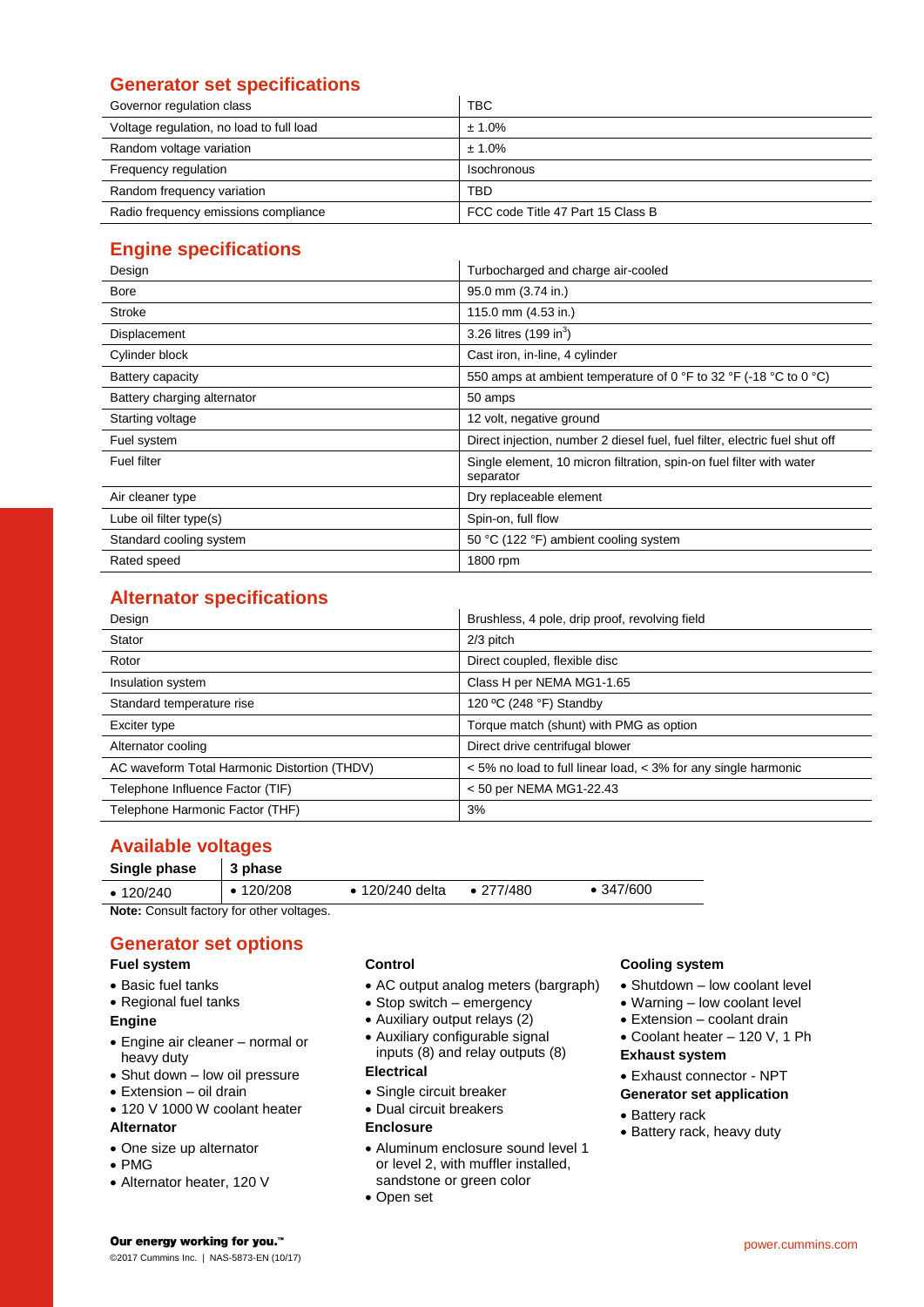## **Generator set options (continued)**

#### **Warranty**

- $\bullet$  Base warranty  $-$  2 year, 1000 hour, **Standby**
- Standby, 3 year, 1500 hour, parts
- Standby, 5 year, 2500 hour, parts
- Standby, 3 year, 1500 hour, parts and labor
- Standby, 5 year, 2500 hour, parts and labor
- Standby, 3 year, 1500 hour, parts, labor and travel
- Standby, 5 year, 2500 hour, parts, labor and travel

**Note:** Some options may not be available on all models - consult factory for availability.

## **Generator set accessories**

- Coolant heater
- Extreme cold weather components
- HMI211RS in-home display. including pre-configured 12" harness
- HMI211 remote display, including pre-configured 12" harness
- HMI220 remote display
- Auxiliary output relays (2)
- Auxiliary configurable signal
- inputs (8) and relay outputs (8)
- Annunciator RS485
- Remote monitoring device -PowerCommand 500

## **Control system PowerCommand 1.1**



**PowerCommand control** is an integrated generator set control system providing voltage regulation, engine protection, operator interface and isochronous governing (optional). Major features include:

- Battery monitoring and testing features and smart starting control system.
- Standard PCCNet interface to devices such as remote annunciator for NFPA 110 applications.
- Control boards potted for environmental protection.
- Control suitable for operation in ambient temperatures from 40 °C to +70 °C (-40 °F to +158 °F) and altitudes to 5000 meters (13,000 feet).
- Prototype tested; UL, CSA, and CE compliant.
- InPower™ PC-based service tool available for detailed diagnostics.

#### **Operator/display panel**

- Manual off switch
- Alpha-numeric display with pushbutton access for viewing engine and alternator data and providing setup, controls and adjustments (English or international symbols)
- LED lamps indicating generator set running, not in auto, common warning, common shutdown, manual run mode and remote start
- Suitable for operation in ambient temperatures from -40 °C to +70 °C
- Bargraph display (optional)
- Battery charger stand-alone, 12 V
- Circuit breakers
- Enclosure Sound Level 1 to Sound Level 2 upgrade kit
- Enclosure paint touch up kit
- Mufflers industrial, residential or critical
- Alternator PMG
- Alternator heater
- Maintenance and service kit
- Engine lift kit
- Various fuel tanks and accessories

#### **AC protection**

- Over current warning and shutdown
- Over and under voltage shutdown
- Over and under frequency shutdown
- Over excitation (loss of sensing) fault
- Field overload

#### **Engine protection**

- Overspeed shutdown
- Low oil pressure warning and shutdown
- High coolant temperature warning and shutdown
- Low coolant level warning or shutdown
- Low coolant temperature warning
- High, low and weak battery voltage warning
- Fail to start (overcrank) shutdown
- Fail to crank shutdown
- Redundant start disconnect
- Cranking lockout
- Sensor failure indication
- Low fuel level warning or shutdown

#### **Alternator data**

- Line-to-Line and Line-to-Neutral AC volts
- 3-phase AC current
- Frequency
- Total kVa

#### **Engine data**

- DC voltage
- Lube oil pressure
- Coolant temperature
- Engine speed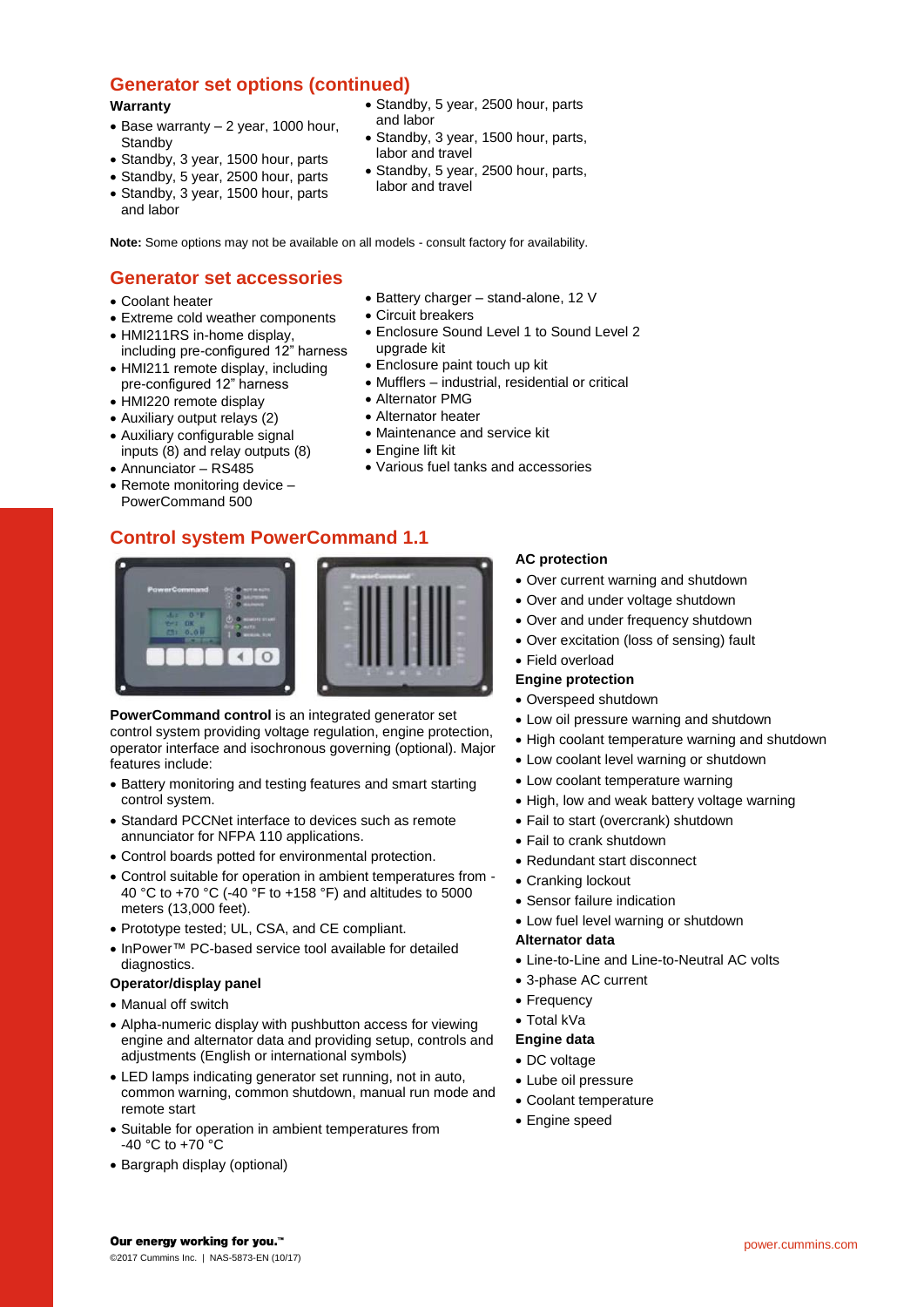#### **Other data**

- Generator set model data
- Start attempts, starts, running hours
- Fault history
- RS485 Modbus<sup>®</sup> interface
- Data logging and fault simulation (requires InPower service tool)

#### **Digital governing (optional)**

- Integrated digital electronic isochronous governor
- Temperature dynamic governing

#### **Digital voltage regulation**

- Integrated digital electronic voltage regulator
- 2-phase Line-to-Line sensing
- Configurable torque matching

#### **Control functions**

- Time delay start and cooldown
- Cycle cranking
- PCCNet interface
- (2) Configurable inputs
- (2) Configurable outputs
- Remote emergency stop
- Automatic Transfer Switch (ATS) control
- Generator set exercise, field adjustable

## **Ratings definitions**

#### **Emergency Standby Power (ESP):**

Applicable for supplying power to varying electrical load for the duration of power interruption of a reliable utility source. Emergency Standby Power (ESP) is in accordance with ISO 8528. Fuel Stop power in accordance with ISO 3046, AS 2789, DIN 6271 and BS 5514.

#### **Limited-Time Running Power (LTP):**

Applicable for supplying power to a constant electrical load for limited hours. Limited-Time Running Power (LTP) is in accordance with ISO 8528.

#### **Prime Power (PRP):**

Applicable for supplying power to varying electrical load for unlimited hours. Prime Power (PRP) is in accordance with ISO 8528. Ten percent overload capability is available in accordance with ISO 3046, AS 2789, DIN 6271 and BS 5514.

#### **Base Load (Continuous) Power (COP):**

Applicable for supplying power continuously to a constant electrical load for unlimited hours. Continuous Power (COP) in accordance with ISO 8528, ISO 3046, AS 2789, DIN 6271 and BS 5514.

#### **Options**

- Auxiliary output relays (2)
- Remote annunciator with (3) configurable inputs and (4) configurable outputs
- PMG alternator excitation
- PowerCommand 500/550 for remote monitoring and alarm notification (accessory)
- Auxiliary, configurable signal inputs (8) and configurable relay outputs (8)
- Digital governing
- AC output analog meters (bargraph)
	- Color-coded graphical display of:
		- 3-phase AC voltage
		- 3-phase current
		- Frequency
		- kVa
- Remote operator panel



This outline drawing is for reference only. See respective model data sheet for specific model outline drawing number.

#### **Do not use for installation design**